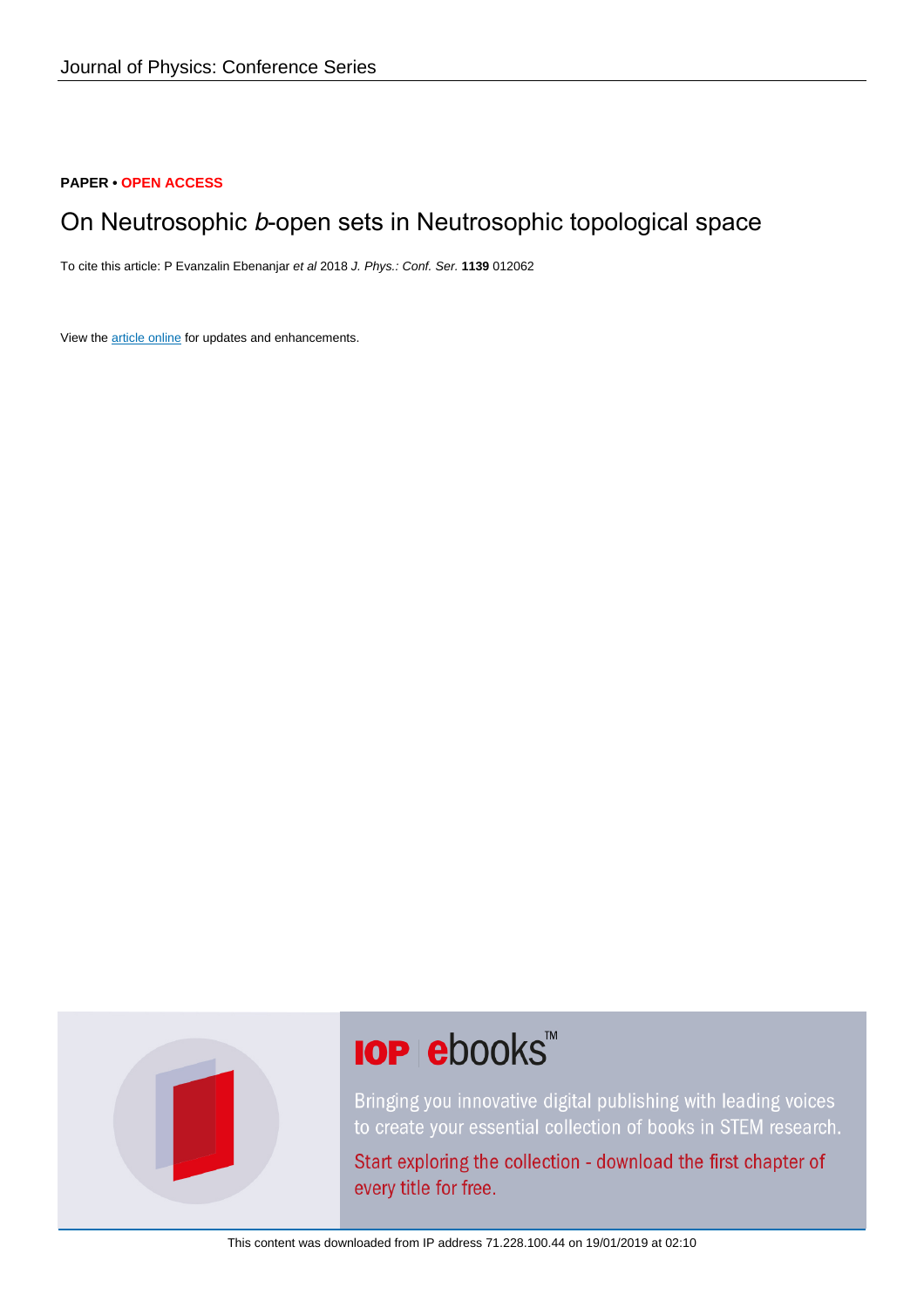## On Neutrosophic b-open sets in Neutrosophic topological space

#### P Evanzalin Ebenanjar, H Jude Immaculate and C Bazil Wilfred

Department of Mathematics, Karunya Institute of Technology and Sciences, Coimbatore-641101

E-mail: evanzalin86@yahoo.com

Abstract. Smarandache proposed the approach of neutrosophic sets. Neutrosophic sets deals with uncertain data. This paper defines the notion of neutrosophic b-open sets and neutrosophic b-closed sets and their properties are investigated. Further neutrosphic b-interior and neutrosphic b-closure operators are studied and their relationship with other operators are also discussed.

#### 1. Introduction

Many real life problems in Business, Finance, Medical sciences, Engineering and Social sciences deals with uncertainties. There are difficulties in solving the uncertainties in these data by traditional mathematical models. There are approaches such as fuzzy sets [1], intuitionistic fuzzy sets [2], vague sets [3], and rough sets [4] which can be treated as mathematical tools to avert obstacles dealing with ambiguous data. But all these approaches have their implicit crisis in solving the problems involving indeterminant and inconsistent data due to inadequacy of parametrization tools. Moldstov [5] introduced soft set theory. Smarandache [6] studied the idea of neutrosophic set as an approach for solving issues that cover unreliable, indeterminacy and persistent data.

Wang et al. [7] introduced single valued neutrosophic sets. Peng et al. [8] studied operations of neutrosophic numbers and introduced the idea of neutrosophic numbers. Neutrosophic topological space was introduced by Salama et.al. [9] in 2012. Further Neutrosophic topological spaces are studied in [10, 11, 12]. Maji [13] initiated the idea of neutrosophic soft set.

Applications of neutrosophic topology depend upon the properties of neutrosophic open sets, neutrosophic closed sets, neutrosophic interior operator and neutrosophic closure operator. Topologists studied the sets that are near to neutrosophic open sets and neutrosophic closed sets. In this order, Iswaraya et.al.[14] studied the concept of neutrosophic semi-open sets[NSO] and neutrosophic semi-closed sets[NSC]. In 2017, Imran et.al.[15] introduced neutrosophic semi- $\alpha$ open sets and studied their fundamental properties. Arokiarani et.al.[16] defined neutrosophic semi-open (resp. pre-open and  $\alpha$ -open) functions and investigated their relations. Rao et.al.[17]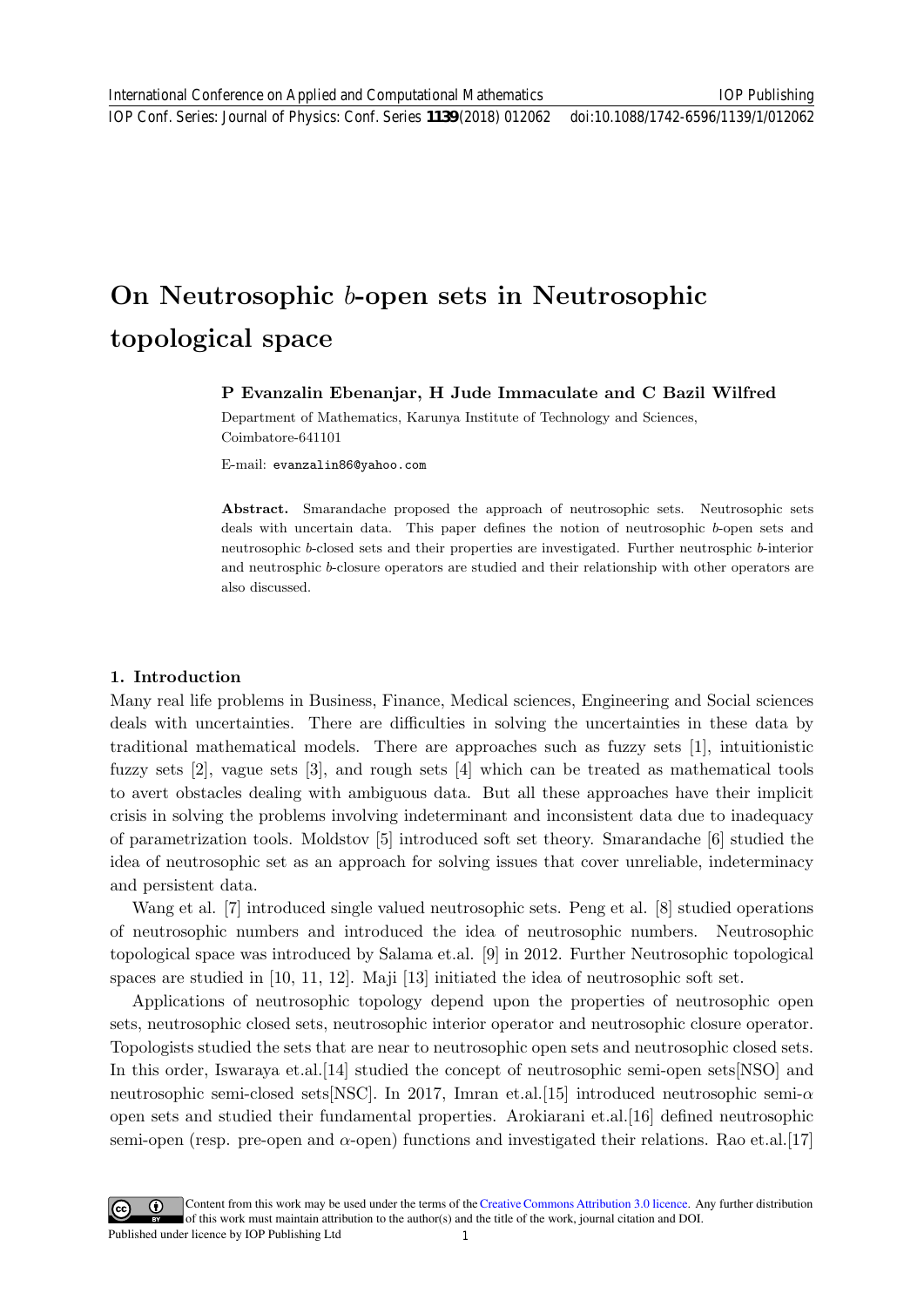IOP Conf. Series: Journal of Physics: Conf. Series **1139** (2018) 012062 doi:10.1088/1742-6596/1139/1/012062

introduced neutrosophic pre-open sets. Here the notion of neutrosophic b-open sets are initiated and their properties are investigated. Further neutrosphic b interior and closure operators are studied and their relationship with other operators are also discussed.

#### 2. Preliminaries

**Definition 2.1** [9] Let Z be a non empty set. A neutrosophic set(NS) U is defined as  $U = \{ \langle z, \mathcal{T}_U(z), \mathcal{I}_U(z), \mathcal{F}_U(z) \rangle : z \in Z \}, \text{ where } \mathcal{T}, \mathcal{I}, \mathcal{F} : U \to ]-0, 1^+[\text{and}-0 \leq \mathcal{T}_U(z) + \mathcal{I}_U(z) + \mathcal{I}_U(z) \}$  $\mathcal{F}_U(z) \leq 3^+$ 

**Remark 2.2** [9] A neutrosophic set  $U = \{ \langle z, \mathcal{T}_U(z), \mathcal{I}_U(z), \mathcal{F}_U(z) : z \in Z \}$  can be identified to an ordered triple  $\langle \mathcal{T}_U, \mathcal{I}_U, \mathcal{F}_U \rangle$  in  $]$ <sup>-</sup>0,1<sup>+</sup>[ on Z.

**Definition 2.3** [9] The neutrosophic sets  $0_N$  and  $1_N$  in Z are represented as follows:

 $(0_1)$   $0_N = \{ < z, 0, 0, 1 >: z \in Z \}$  $(0_2)$   $0_N = \{  : z \in Z \}$  $(0_3)$   $0_N = \{  : z \in Z \}$ (0<sub>4</sub>)  $0_N = \{  : z \in Z \}$  $(1_1)$   $1_N = \{ < z, 1, 0, 0 >: z \in Z \}$  $(1_2)$   $1_N = \{  : z \in Z \}$  $(1_3) 1_N = \{  : z \in Z \}$  $(1_4)$   $1_N = \{ < z, 1, 1, 1 >: z \in Z \}$ 

**Definition 2.4** [9] Let  $U = \mathcal{T}_U, \mathcal{I}_U, \mathcal{F}_U >$  be a NS on Z, then the complement of the set U  $[U^C]$  is defined as three type of complements :

 $(C_1)$   $U^C = \{ < z, 1 - \mathcal{T}_U(z), 1 - \mathcal{I}_U(z), 1 - \mathcal{F}_U(z) > : z \in Z \}$  $(C_2)$   $U^C = \{ \langle z, \mathcal{F}_U(z), \mathcal{I}_U(z), \mathcal{T}_U(z) \rangle : z \in Z \}$  $(C_3)$   $U^C = \{ \langle z, \mathcal{F}_U(z), 1 - \mathcal{I}_U(z), \mathcal{T}_U(z) \rangle : z \in Z \}$ 

**Definition 2.5** [9] If U and V are any two neutrosophic sets over Z then  $U \subseteq V$  is defined as :

 $(1)U \subseteq V \Leftrightarrow \mathcal{T}_U(z) \leq \mathcal{T}_V(z), \mathcal{I}_U(z) \leq \mathcal{I}_V(z)$  and  $\mathcal{F}_U(z) \geq \mathcal{F}_V(z) \forall z \in Z$  $(2)U \subseteq V \Leftrightarrow \mathcal{T}_U(z) \leq \mathcal{T}_V(z), \mathcal{I}_U(z) \geq \mathcal{I}_V(z)$  and  $\mathcal{F}_U(z) \geq \mathcal{F}_V(z) \forall z \in Z$ 

**Definition 2.6** [9] If U and V are any two neutrosophic sets over Z then  $U \cup V$  may be defined as :

 $(U_1)U \cup V = \langle z, \mathcal{T}_{U}(z) \vee \mathcal{T}_{V}(z), \mathcal{I}_{U}(z) \vee \mathcal{I}_{V}(z) \text{ and } \mathcal{F}_{U}(z) \wedge \mathcal{F}_{V}(z) \rangle$  $(U_2)U \cup V = \langle z, \mathcal{T}_U(z) \vee \mathcal{T}_V(z), \mathcal{I}_U(z) \wedge \mathcal{I}_V(z) \text{ and } \mathcal{F}_U(z) \wedge \mathcal{F}_V(z) \rangle$ 

**Definition 2.7** [9] If U and V are any two neutrosophic sets over Z then  $U \cap V$  may be defined as :

 $(\mathcal{I}_1)U \cap V = \langle z, \mathcal{T}_{U}(z) \wedge \mathcal{T}_{V}(z), \mathcal{I}_{U}(z) \wedge \mathcal{I}_{V}(z) \text{ and } \mathcal{F}_{U}(z) \vee \mathcal{F}_{V}(z) \rangle$  $(\mathcal{I}_2)U \cap V = \langle z, \mathcal{T}_U(z) \wedge \mathcal{T}_V(z), \mathcal{I}_U(z) \vee \mathcal{I}_V(z) \text{ and } \mathcal{F}_U(z) \vee \mathcal{F}_V(z) \rangle$ 

**Definition 2.8** [9] Let  $\tau$  be the collection of neutrosophic subsets of Z. Then  $\tau$  is said to be neutrosophic topology [NT] on Z if

 $(NT_1)$   $0_N, 1_N \in \tau$ ,  $(NT_2)$   $U_1 \cap U_2 \in \tau$  for any  $U_1, U_2 \in \tau$ ,  $(NT_3) \cup U_i \in \tau$  for every  $\{U_i : i \in J\} \subseteq \tau$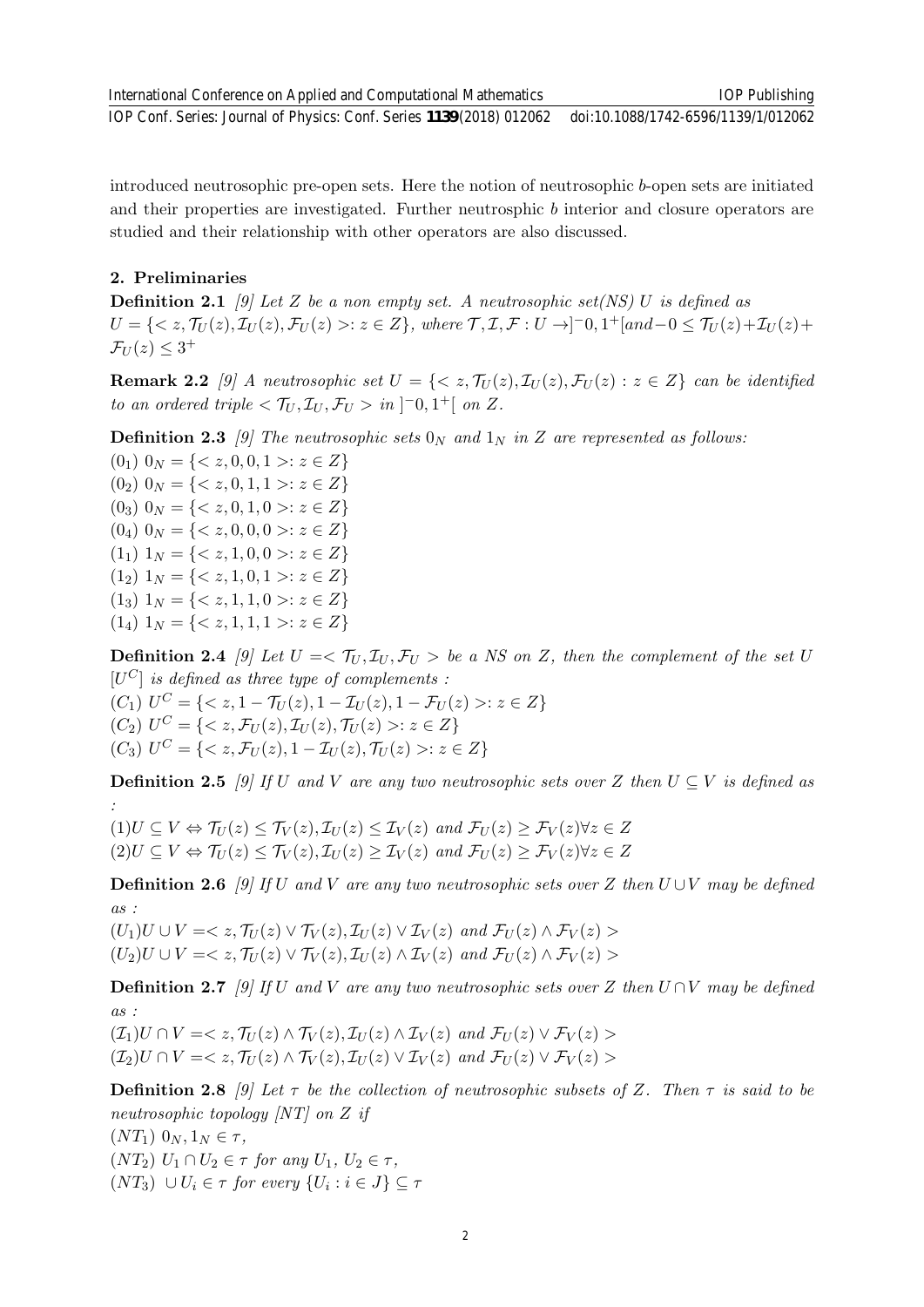IOP Conf. Series: Journal of Physics: Conf. Series **1139** (2018) 012062 doi:10.1088/1742-6596/1139/1/012062

Then  $(Z, \tau)$  is the neutrosophic topological space NTS over Z. The members of  $\tau$  are called neutrosophic open sets [NO]. A neutrosophic set H is closed if and only if  $H^C$  is neutrosophic open.

**Definition 2.9** [9] Let  $(Z, \tau)$  be NTS and U be a NS in Z. Then the neutrosophic closure and neutrosophic interior of U are defined by

 $NCl(U) = \bigcap \{D : D \text{ is a NC set in } Z \text{ and } U \subseteq D \}$  $NInt(U) = \bigcup \{E : E \text{ is a NO set in } Z \text{ and } E \subseteq U \}.$ 

**Definition 2.10** Let  $(Z, \tau)$  be a NTS and U is a NS. U is called

- (i) Neutrosophic  $\alpha$ -open[N $\alpha$  O] [16] set iff  $U \subseteq NintNclNintU$
- (ii) Neutrosophic semi-open $|NSO|$  [14] set iff  $U \subseteq NclNintU$
- (iii) Neutrosophic pre-open[NPO] [17] set iff  $U \subseteq NintN$ clU

#### 3. Neutrosophic b-open and b-closed sets

In this segment, the notion of neutrosophic b-open set and neutrosophic b-closed sets are introduced and also their properties are characterized.

Definition 3.1 A NS U in a NTS Z is called

- (i) neutrosophic b-open (NBO) set iff  $U \subseteq Nint(Ncl(U)) \cup Ncl(Nint(U))$
- (ii) neutrosophic b-closed (NBC) set iff  $U \supseteq Nint(Ncl(U)) \cap Ncl(Nint(U))$

It is obvious that  $NPO(Z) \cup NSO(Z) \subseteq NBO(Z)$ . The inclusion cannot be replaced with equalities.

#### **Theorem 3.2** For a NS U in a NTS  $Z$

- (i) U is a NBO set iff  $U^C$  is a NBC set.
- (ii) U is a NBC set iff  $U^C$  is a NBO set.

Proof: Obvious from the definition.

**Definition 3.3** Let  $(Z, \tau)$  be a NTS and U be a NS over Z.

- (i) Neutrosophic b-interior of U briefly  $\text{Nbin}(U)$  is the union of all neutrosophic b-open sets of Z contained in U. That is,  $N \text{bint}(U) = \bigcup \{G : G \text{ is a NBO set in } Z \text{ and } G \subseteq U\}.$
- (ii) Neutrosophic b-closure of U briefl $|NScl(U)|$  is the intersection of all neutrosophic b-closed sets of Z contained in U. That is,  $N bcl(U) = \bigcap \{H : H$  is a NBC set in Z and  $K \supseteq U\}$ .

Clearly  $N \text{bcl}(U)$  is the smallest neutrosophic b-closed set over Z which contains U and  $N \text{bint}(U)$ is the largest neutrosophic  $b$ -open set over  $Z$  which is contained in  $U$ .

**Theorem 3.4** Let U be a NS in a NTS Z. Then,

- (i)  $(Nbint(U))^C = Nbd(U^C)$
- (ii)  $(Nbcl(U))^C = Nbint(U^C)$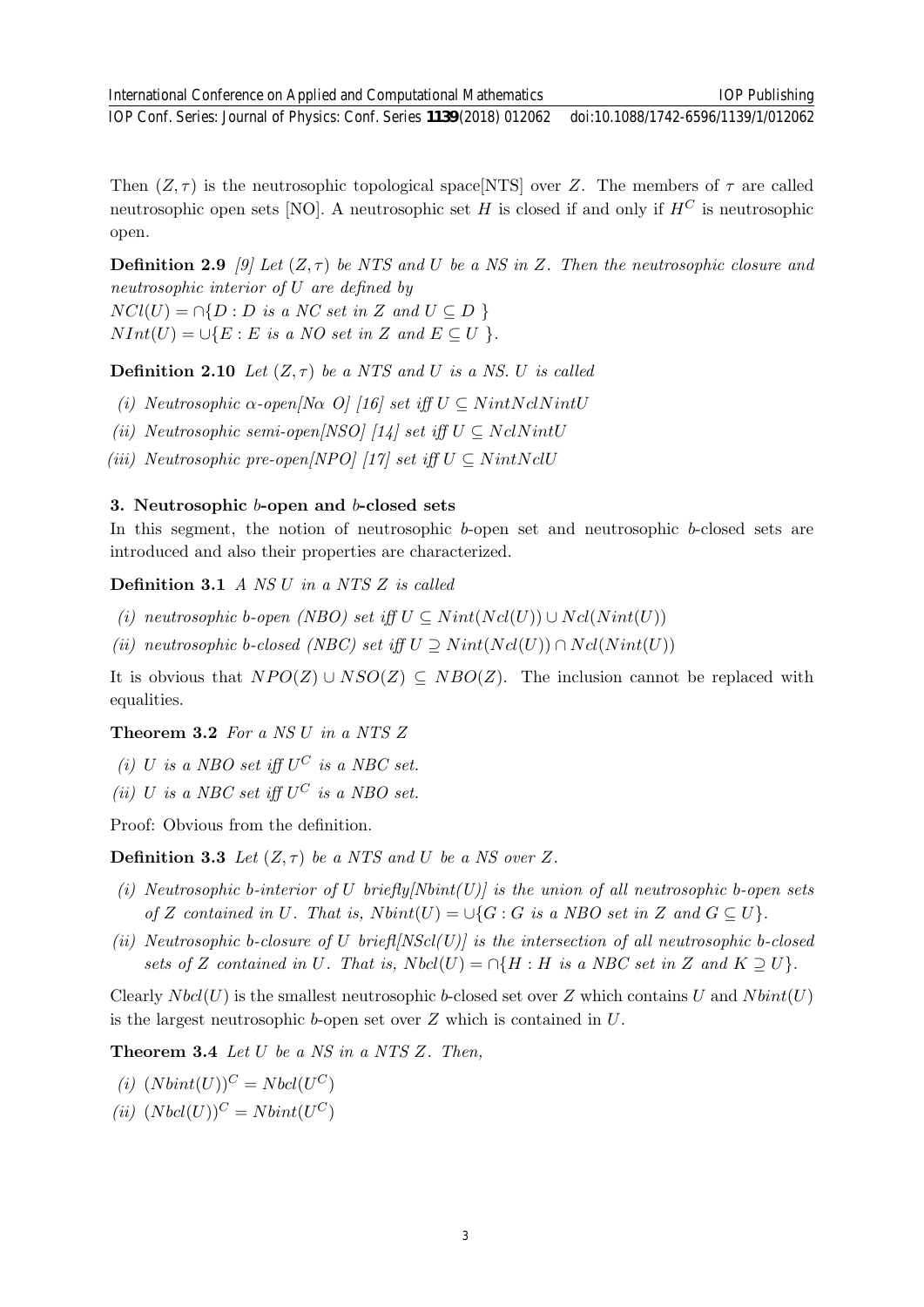IOP Conf. Series: Journal of Physics: Conf. Series **1139** (2018) 012062 doi:10.1088/1742-6596/1139/1/012062

Proof: (i) Let U be a NS in NTS. Now  $N \text{bint}(U) = \bigcup \{D : D$  is a NBO set in Z and  $D \subseteq U\}$ . Then  $(Nbint(U))^C = [\cup \{D : D \text{ is a NBO set in } Z \text{ and } D \subseteq U\}]^C = \cap \{D^C : D^C \text{ is a NBC set }\}$ in Z and  $(U)^C \subseteq D^C$ . Replacing  $D^C$  by M, we get  $(Nbint(U))^C = \cap \{M : M$  is a NBC set in Z and  $M \supseteq (U)^{C}$ ,  $(Nbint(U))^{C} = Nbcl((U)^{C})$ . This proves (i). Analogously (ii) can be proved.

**Theorem 3.5** In a neutrosophic topological space  $Z$ 

(i) Every neutrosophic pre-open set is a neutrosophic b-open set.

(ii) Every neutrosophic semi-open set is a neutrosophic b-open set.

Proof: (i) Let U be a NPO set in a NTS Z. Then  $U \subseteq NintNcl(U)$  which implies  $U \subseteq NintNcl(U) \cup NintU \subseteq NintNclU \cup NclNintU$ . Thus U is a NBO set. (ii) Let U be a NSO set in a NTS Z. Then  $U \subseteq NclNint(U)$  which implies  $U \subseteq NclNint(U) \cup$  $NintU \subseteq NclNintU \cup NintNclU$ . Thus U is a NBO set.

#### 4. Properties of the neutrosophic b-interior and b-closure operator with other operators

**Theorem 4.1** Let  $U$  be a NS in NTS  $Z$ . Then

(i)  $NsclU = U \cup NintNclU$  and  $NsintU = U \cap NclNintU$ 

(ii)  $N \text{poly} = U \cup N \text{cl} \text{N} \text{int} \text{U}$  and  $N \text{pint} \text{U} = U \cap N \text{int} \text{N} \text{cl} \text{U}$ 

Proof: (i)  $NsclU \supseteq NintNclNsclU \supseteq NintNclU$ .  $U \cup NsclU = NsclU \supseteq U \cup NintNclU.$ So  $U \cup NintNclU \subseteq NsclU$  ——(1) Also  $U \subseteq NsclU$ ,  $NintNclU \subseteq NintNclU \subseteq NsclU$ .  $U \cup NintN$ cl $U \subseteq NsclU \cup U \subseteq NsclU$ ———(2) From (1) and (2),  $NsclU = U \cup NintNclU$ .  $N\text{sin}tU = U \cap N\text{d}N\text{int}U$  can be proved by taking the complement of  $N\text{sd}U = U \cup N\text{int}N\text{d}U$ . This proves (i). The proof for (ii) is analogous.

Theorem 4.2 Let U be a NS in NTS. Then

- (i)  $N$  bcl $U = N$  scl $U \cap N$  pcl $U$
- (ii)  $N \text{bint}U = N \text{sin}tU \cup N \text{pint}U$

Proof: (i) Since *NbclU* is a NBO set. We have  $N$ bcl $U \supseteq N$ int $N$ cl( $N$ bcl $U$ ) ∩  $N$ cl $N$ int( $N$ bcl $U$ )  $\supseteq N$ int $N$ cl $U \cap N$ cl $N$ int $U$ and also  $N \text{bcl} U \supseteq U \cup N \text{int} N \text{cl} U \cap N \text{cl} N \text{int} U = N \text{scl} U \cap N \text{pcl} U.$ The reverse inclusion is clear. Therefore  $NbdU = NscU \cap NpdU$ . Analogously (ii) can be proved.

Theorem 4.3 Let U be a NS in NTS. Then

(i)  $NsclN sintU = N sintU \cup NintNclNintU$ 

(ii)  $N\text{sinth}N\text{sc}lU = N\text{sc}lU \cap N\text{ch}N\text{int}N\text{cl}U$